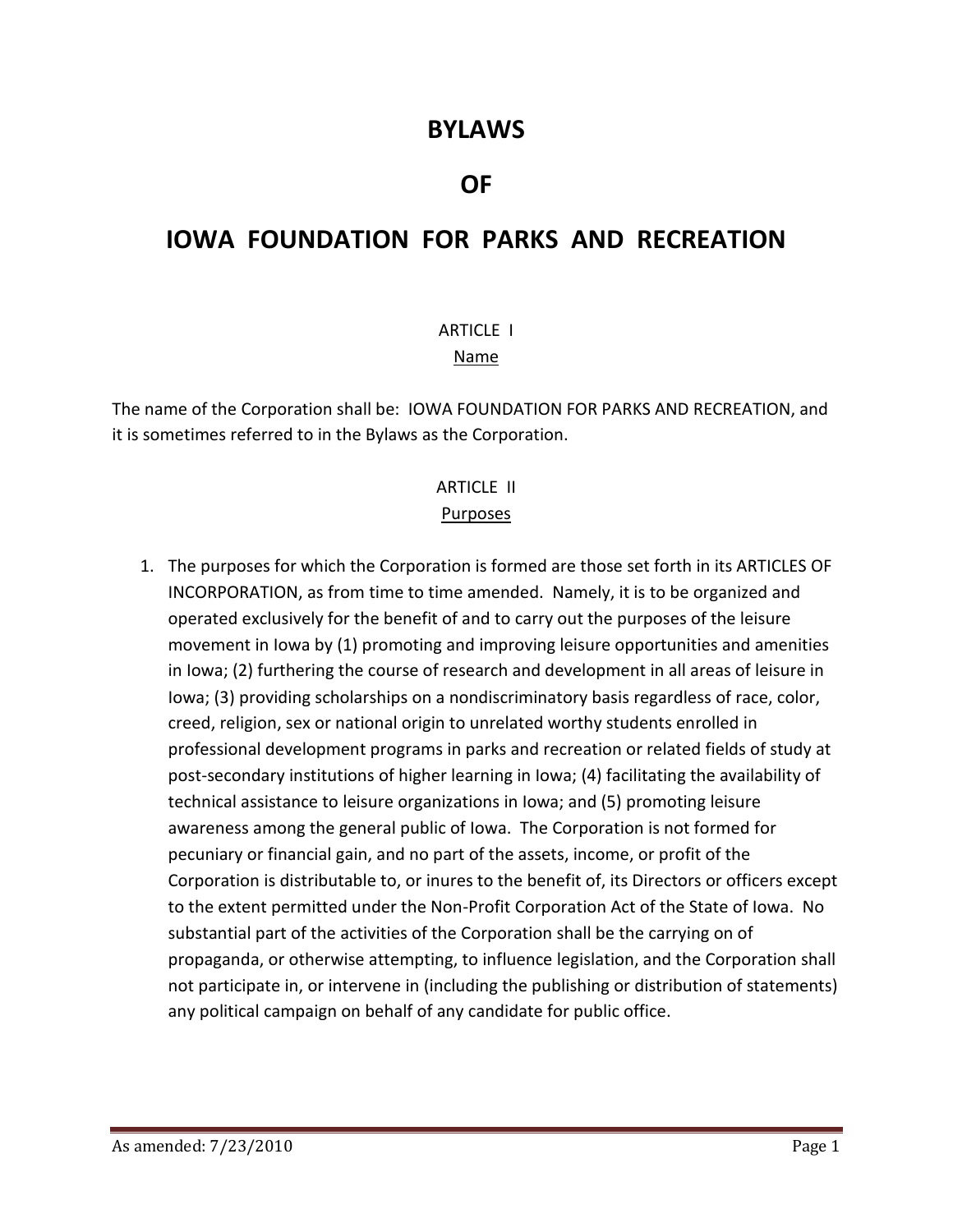## ARTICLE III Basic Policies

The following are basic policies of the Corporation:

- 1. The Corporation shall be noncommercial, nonsectarian, and nonpartisan.
- 2. The name of the Corporation, or the names of any members in their official capacities shall not be used in any connection with a commercial concern or with any partisan interest or for any purpose not appropriately related to promotion of the objects of the Corporation.
- 3. The Corporation shall cooperate with any and all agencies, whether private, public, or commercial, to serve the best interests of the leisure movement.

### ARTICLE IV Officers and Their Election

- 1. Officers.
	- (a) The officers of the Corporation shall consist of a President, a Vice President, a Secretary , and a Treasurer.
	- (b) Officers shall be elected at the annual meeting.
- 2. Vacancy. A vacancy occurring in any office shall be filled for the unexpired term by a person elected by a majority vote of the members of the Executive Committee or, if there is no such Committee, by the Board of Directors, notice of such election having been given. In case a vacancy occurs in the office of President, the Vice President shall serve notice of the election.

Executive Committee consists of President, Vice President, Secretary and Treasurer.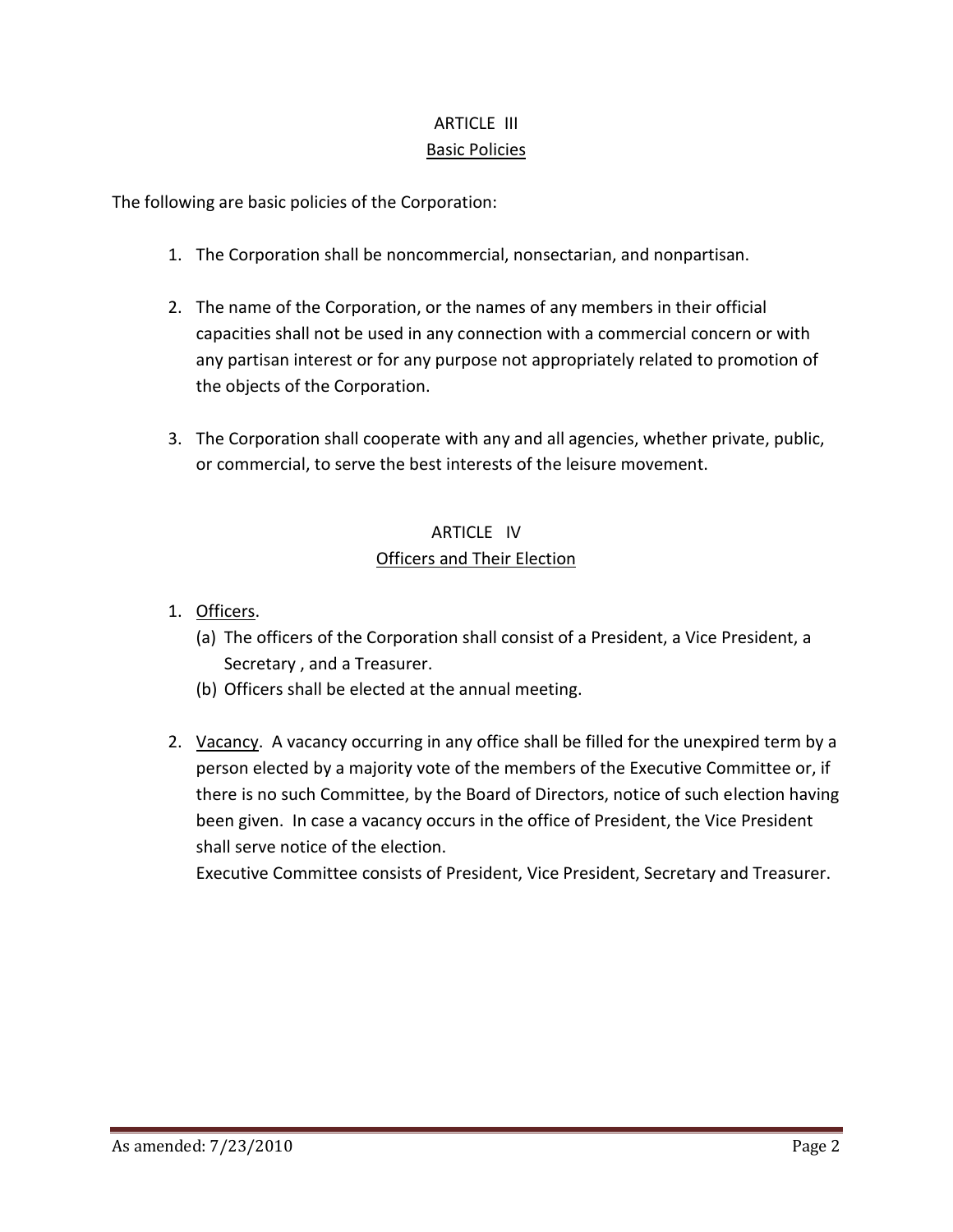## ARTICLE V Duties of Officers

- 1. The President shall preside at all meetings of the Corporation and of the Board of Directors at which he or she may be present; shall perform such other duties as may be prescribed in these Bylaws or assigned to him or her by the Corporation or by the Board of Directors and shall coordinate the work of the officers and Committees of the Corporation in order that the purposes may be promoted. The President will choose a nominating committee of three members.
- 2. The Vice President shall act as aide to the President and shall perform the duties of the President in the absence or disability of that officer to act.
- 3. The Secretary shall record the minutes of all meetings of the Corporation and of the Board of Directors and shall perform such other duties as may be delegated to him or her.
- 4. The Treasurer shall maintain a liaison with the Financial Manager, and shall present a Financial Statement at every meeting of the Corporation and at other times when requested by the Board of Directors and shall make a full report at the annual meeting.
- 5. The Financial Manager shall keep a full and accurate account of receipts and expenditures; shall invest the assets of the Corporation; shall make disbursements in accordance with the approved budget, as authorized by the Board of Directors; and shall be responsible for the maintenance of such books of account and records as conform to the requirements of the Bylaws.

The Financial Manager's accounts shall be examined annually by an Internal Financial Review Committee of not less than three (3) members, who, satisfied that the Financial Manager's annual report is correct, shall sign a statement of that fact at the end of the report. The Internal Financial Review Committee shall be appointed by the President. The Review Committee shall do a financial review on an annual basis. A financial review, performed external to the organization, shall be done every five (5) years as approved by the Board of Directors starting in 2010. The financial review shall be presented at the annual meeting.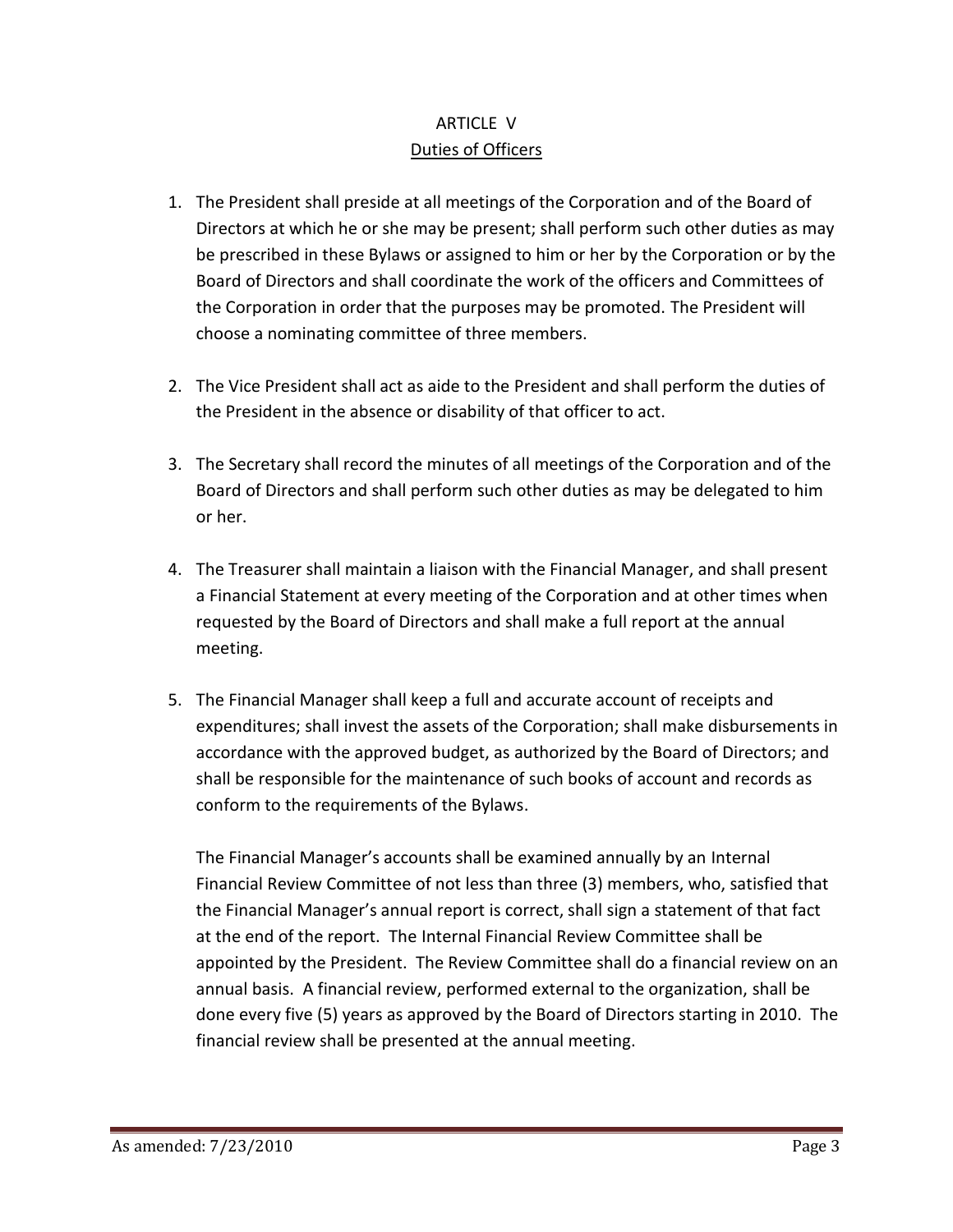- 6. All officers shall:
	- (a) Perform the duties prescribed in the parliamentary authority in addition to those outlined in these Bylaws and those assigned from time to time.
	- (b) Deliver to their successors all official material not later than ten (10) days following the election of their successors.
	- (c) Serve on the Executive Committee.

#### ARTICLE VI Board of Directors

Board of Directors shall be made up of nine (9) to fifteen (15) members. Directors shall serve for a term of three (3) years or until their successors have been appointed.

- 1. New Directors shall be appointed at the time of the annual meeting of the Board of Directors.
- 2. At least three (3) in number of the Board of Directors shall be professional members of the Iowa Park and Recreation Association. The Nominating Committee, appointed by the President, will notify the Iowa Park and Recreation Association to inform their members that those interested in being considered as a nominee to the Board of Directors shall contact the Iowa Foundation for Parks and Recreation nominating committee by a date selected in January of the year. The Iowa Foundation for Parks and Recreation elects Board of Directors at their annual meeting of each year.
- 3. In addition to the voting members of the Board of Directors, the individual serving as President and Executive Director of the Iowa Park and Recreation Association shall be an "Associate", ex-officio, non-voting member of the Board of Directors. In addition the Board of Directors provides for the class of "Advisory Members", which members shall not possess any voting privileges.
- 4. Any member of the Board of Directors may withdraw his or her membership by a notice in writing to the President or Secretary of the Corporation. The resignation shall become effective upon the date specified therein or if no date is specified, upon receipt thereof. Acceptance shall not be necessary to render the resignation effective.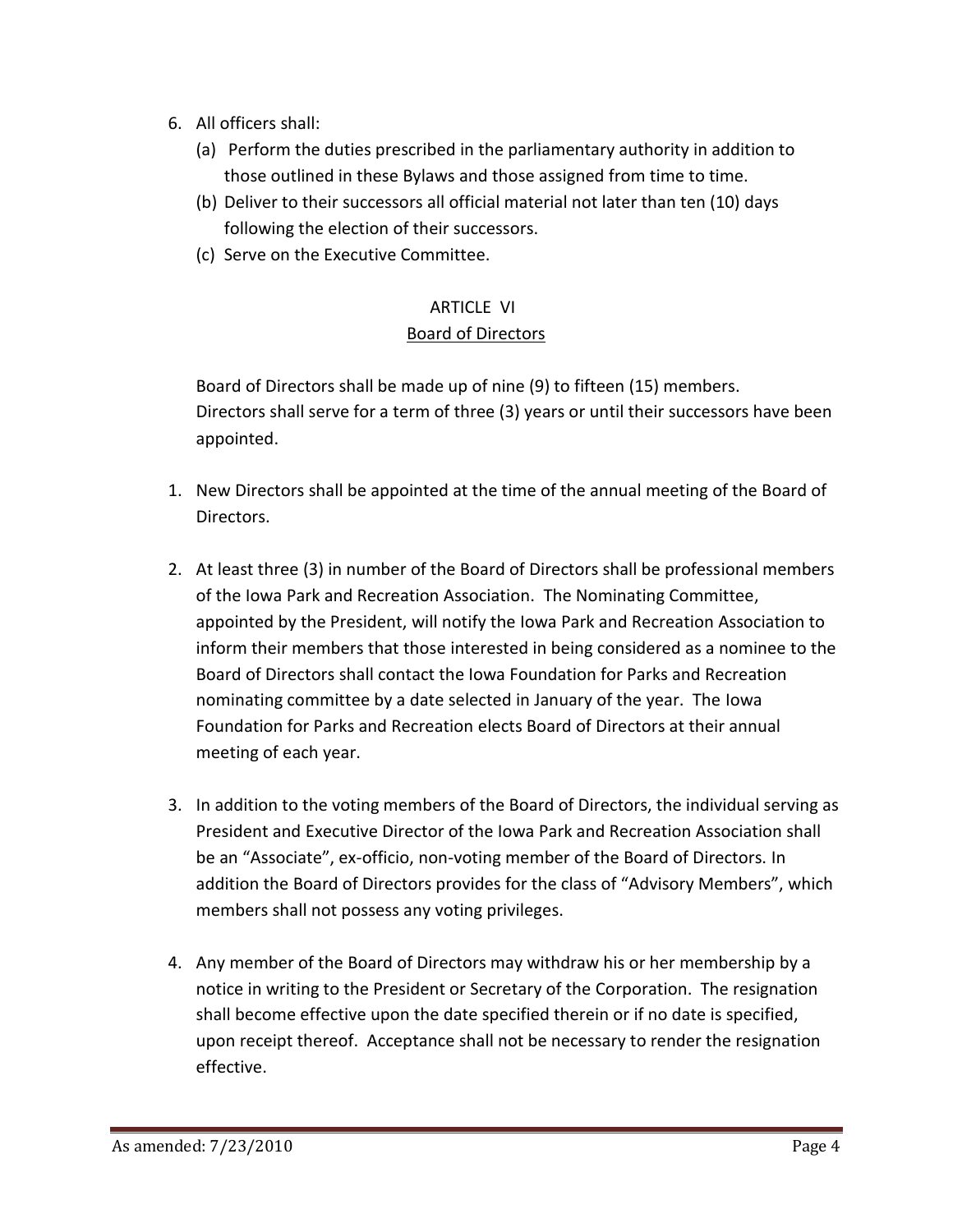- 5. Any vacancy among the Directors by reason of death, resignation, inability to act or any other circumstances, may be filled for the unexpired portion of the term by the Board of Directors at any meeting of the Board.
- 6. The duties of the Board of Directors shall be (a) to transact all business of the Corporation; (b) to create Standing Committees; (c) to approve the plans of work of the Standing Committees; (d) to appoint Internal Financial Review Committee at the annual meeting to audit the Treasurer's accounts; (e) to prepare a budget for the fiscal year; and (f) to approve all bills within the limits of the budget.
- 7. Regular meetings of the Board of Directors shall be held semiannually, the time to be fixed by the Board at its first meeting of the year.

## ARTICLE VII Standing and Special Committees

- 1. The Board of Directors may create such Standing Committees as it may deem necessary to promote the purposes and carry on the work of the Corporation. The term of each Chairman shall be one (1) year and until the election and qualification of his or her successor, subject to earlier termination by the Board of Directors.
- 2. The Chairman of each Standing Committee shall present a plan of work to the Board of Directors for Approval. No Committee work shall be undertaken without the consent of the Board of Directors.
- 3. The power to form Special Committees and appoint their members rests with the Board of Directors.
- 4. The President shall be a member ex officio of all Committees except the Nominating Committee.

# ARTICLE VIII

#### Annual Meeting

1. The annual meeting of the Board of Directors (constituting the sole voting membership) shall be held to coincide with the Annual Conference of the Iowa Park and Recreation Association.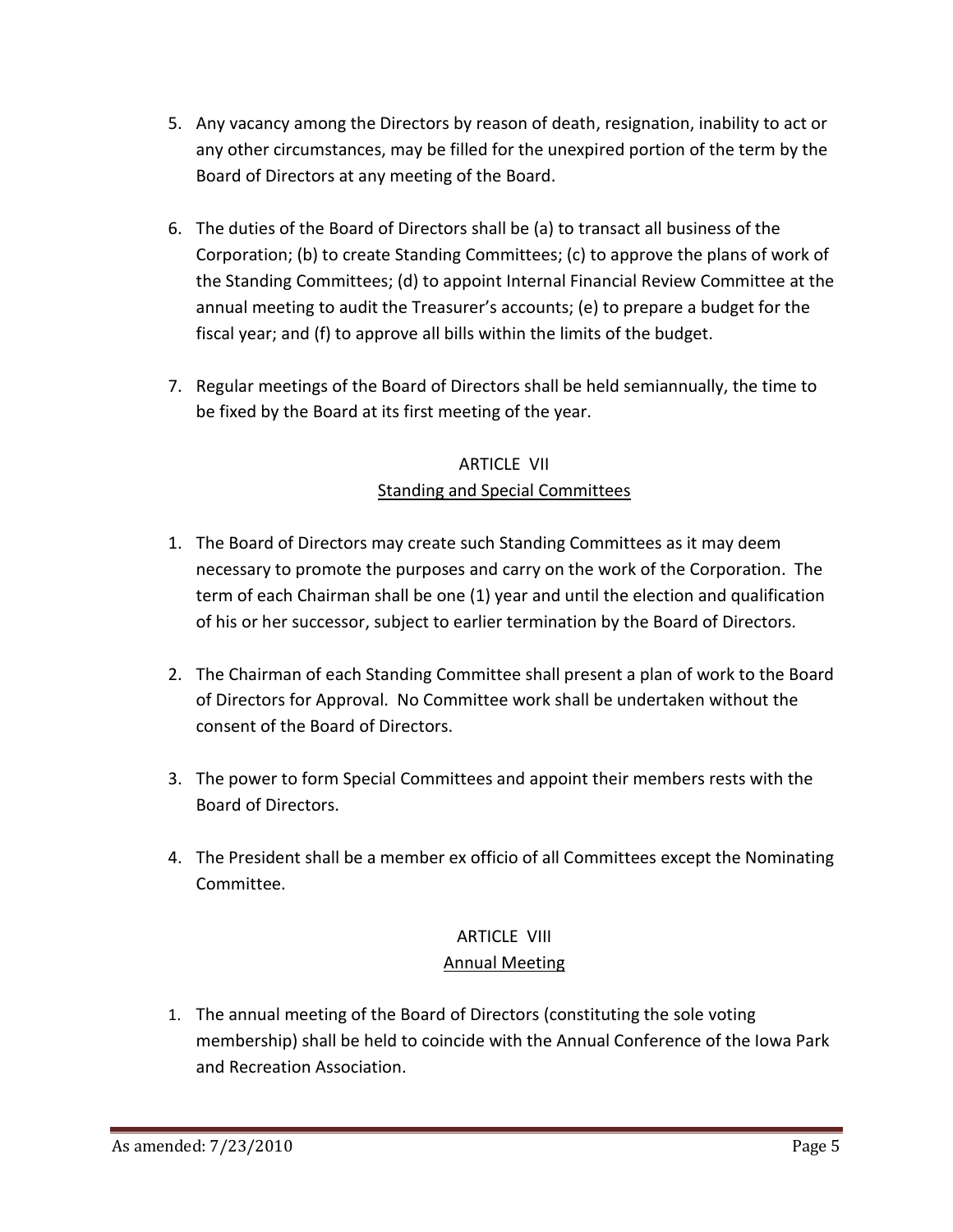- 2. At each such meeting, the Board of Directors shall, among other actions to be taken, determine the number of members to serve as such during the ensuing year.
- 3. Written notice of all meetings of the Board of Directors, annual or special, unless otherwise provided by law, shall be given not less than ten (10) days nor more than thirty (30) days prior to the date thereof, and, unless otherwise specified by law, it shall not be necessary to specify in the notice the character of the business to be transacted.
- 4. At all meetings of the Board of Directors, the members thereof may vote in person. Proxy voting is not permitted.
- 5. Special meetings of the Board of Directors may be called at any time upon the written request of any three (3) Directors or at the request of the President or the Secretary of the Corporation.
- 6. The annual or special meetings of the Board may be held at such places, within or without the State of Iowa, as may be designated in the notice thereof.
- 7. Quorum. At any time when the Board consists of less than ten (10) members, a majority shall constitute a quorum. When more than ten (10) members are then serving on the Board, one-third (1/3) of said membership shall constitute a quorum, except in those instances where by law a larger number of Board members are required to be present to constitute a quorum.

# ARTICLE IX

## Fiscal Year

The fiscal year of the Corporation shall end on the thirty-first day of December of each year.

## ARTICLE X

#### Indemnification

1. The Corporation shall indemnify and hold harmless each member of the Board of Directors and officers now, heretofore or hereafter serving the Corporation, and the heirs, executors, administrators and personal representatives of such Directors and officers, from and against all costs and expenses which may be imposed upon or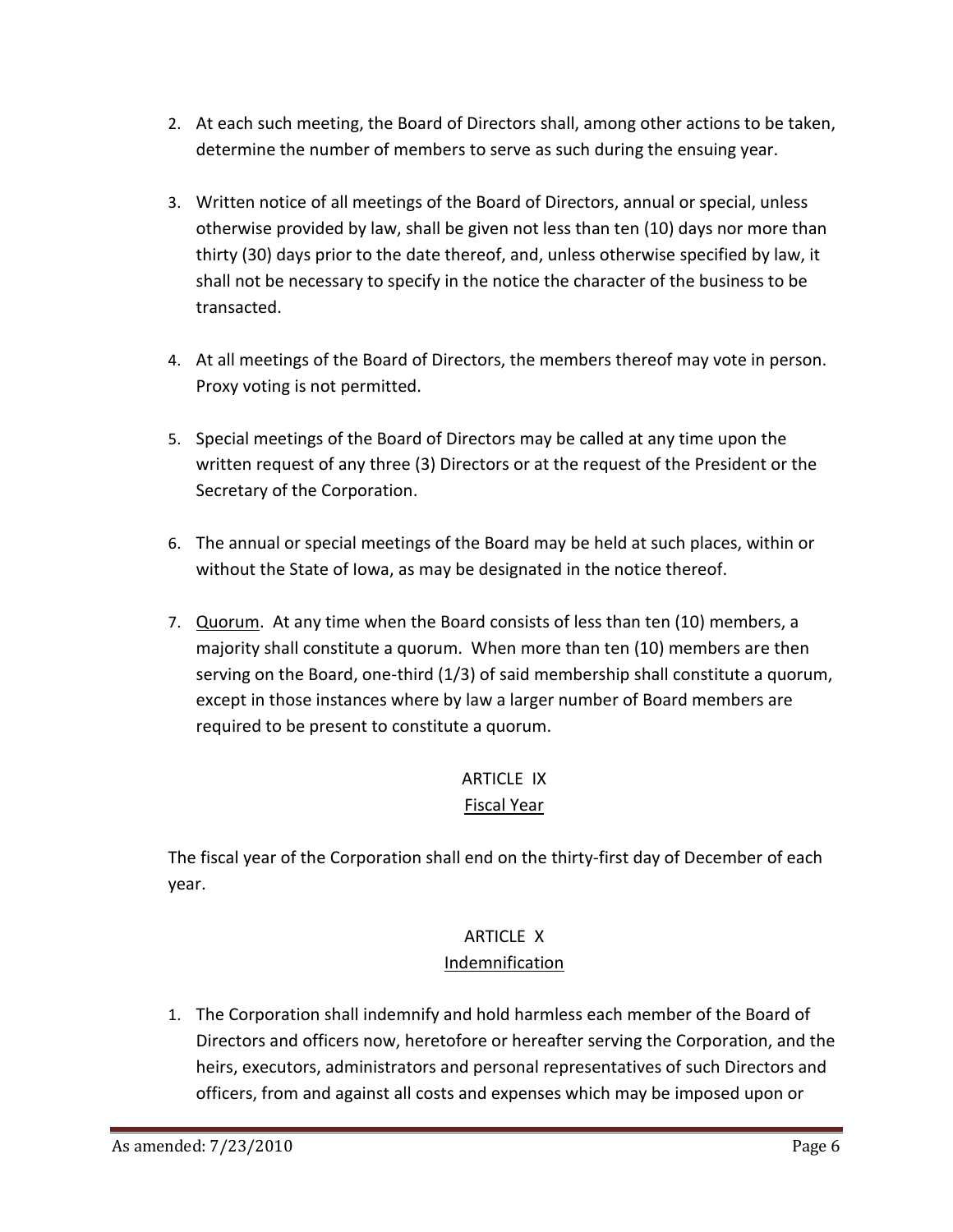incurred by them in connection with or resulting from any claim, demand, action, suit, prosecution, administration or Court proceeding, in which they or any of them may be involved by reason of any such Director or officer having been a Director or officer of the Corporation, whether or not he or she continues to be a Director or officer at the time such costs and expenses are imposed or incurred. As used herein, the term "costs and expenses" shall include, but not be limited to, counsel fees, costs of investigation and preparation, amounts of judgments, decrees, fines or penalties against and the amounts paid in settlement by any such Director or officer provided, however, that no such Director or officer shall be indemnified:

- (a) With respect to any matter as to which such Director or officer shall, in any action, suit or proceeding, be finally adjudged guilty of negligence or willful misconduct in the performance of his or her duties as a Director or officer, or
- (b) In the event of settlement of any such claim, demand, action, suit or proceeding unless: (i) such settlement shall with the knowledge of the indemnification provided for hereby be approved by the Court having jurisdiction of such action, suit or proceeding or by any other Court of proper jurisdiction in an appropriate action, or (ii) such settlement shall have been determined by the Board of Directors and/or the Executive Committee to be for the best interests of the Corporation and shall have been made upon the written opinion of legal counsel selected by or in a manner determined by the Board of Directors and/or the Executive Committee to the effect that there is no reasonable ground of liability for negligence or willful misconduct on the part of such Director or officer and that the entire cost of such settlement will not substantially exceed the estimated cost of defending such claim, action, suit or proceeding to a final conclusion.
- 2. The foregoing right of indemnification shall not be deemed exclusive of any other right to which such Director or officer may otherwise be entitled and shall inure to the benefit of his or her heirs, executors, administrators and personal representatives. The Corporation shall have the right to intervene in, defend, hire counsel and incur reasonable expense in the defense of all such actions, suits, proceedings or claims brought or asserted against any such Director or officer of the Corporation arising out of his or her acting or having acted as such Director or officer.

#### ARTICLE XI Amendments